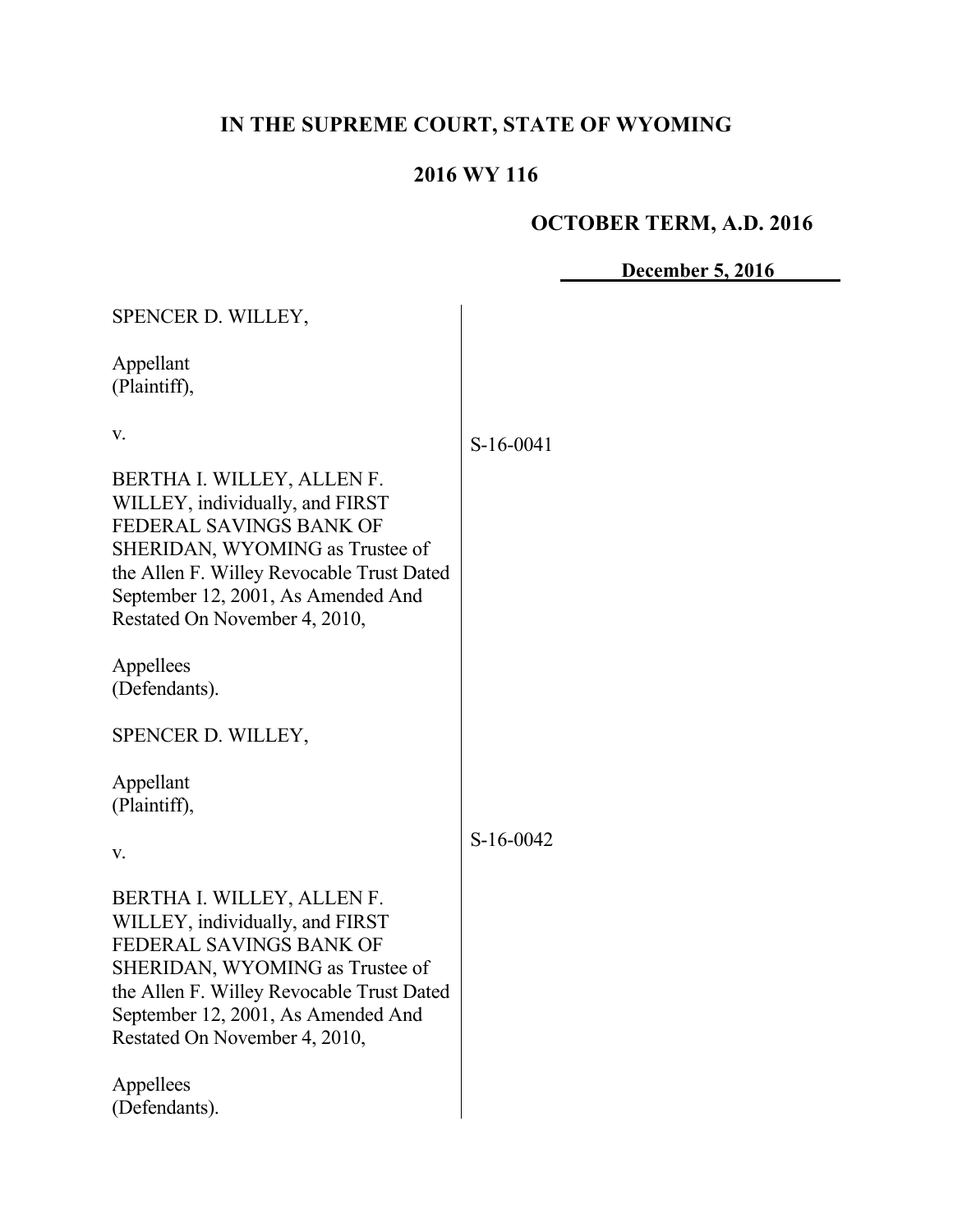#### *Appeal from the District Court of Sheridan County*

The Honorable John G. Fenn, Judge

#### *Representing Appellant:*

Steve C.M. Aron and Galen B. Woelk of Aron & Hennig, LLP, Laramie, Wyoming. Argument by Mr. Aron.

#### *Representing Appellees Willey:*

Debra J. Wendtland of Wendtland & Wendtland, LLP, Sheridan, Wyoming.

#### *Representing Appellee First Federal Savings Bank of Sheridan:*

Amanda K. Roberts and Mistee Lyn Elliott of Lonabaugh & Riggs, LLP, Sheridan, Wyoming.

## *Before BURKE, C.J., and HILL, DAVIS, FOX, and KAUTZ, JJ.*

**NOTICE: This opinion is subject to formal revision before publication in Pacific Reporter Third. Readers are requested to notify the Clerk of the Supreme Court, Supreme Court Building, Cheyenne, Wyoming 82002, of typographical or other formal errors so correction may be made before final publication in the permanent volume.**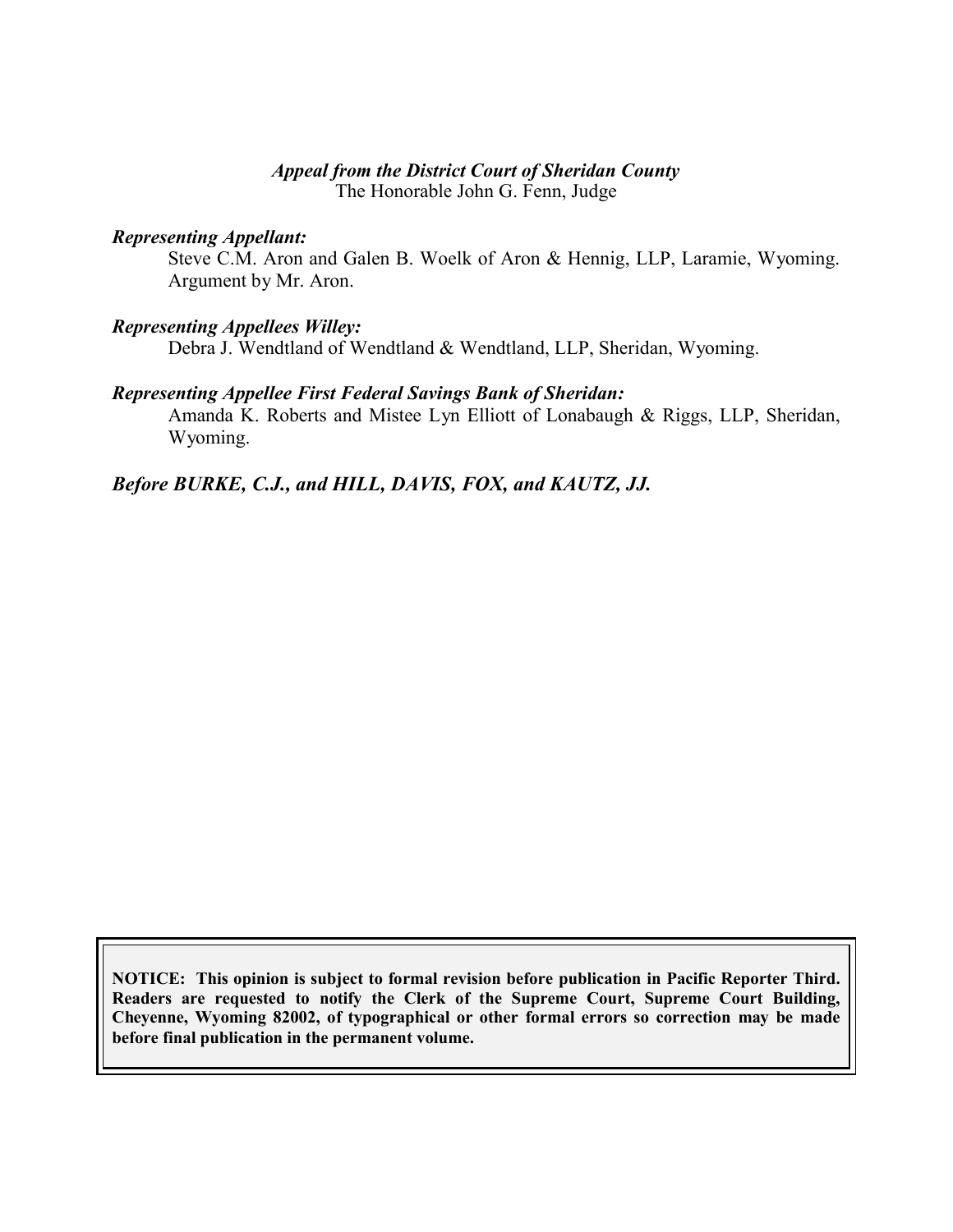## **KAUTZ**, Justice.

[¶1] The appellant, Spencer D. Willey, brought a complaint for declaratory judgment and a permanent injunction against the appellees, his father, Allen F. Willey; his father's wife, Bertha I. Willey; and First Federal Savings Bank of Sheridan, Wyoming, as trustee of the Allen F. Willey Revocable Trust (hereinafter First Federal). Spencer<sup>1</sup> sought to prevent the appellees from selling the Willey Ranch, which was held in the trust, by alleging that selling the ranch amounted to a breach of contract. Spencer further alleged that Bertha exerted undue influence over Allen to convince him to sell the ranch and to amend the trust provisions in such a way that it completely removed Spencer from the trust and gave more benefit to Bertha and her children. The district court granted summary judgment in favor of the appellees with respect to the breach of contract claim, but determined issues of material fact existed in the undue influence claims. After a five day trial, a jury determined that Bertha did not exercise undue influence over Allen or his decisions regarding the Willey Ranch or his trust. Spencer now appeals the district court's summary judgment decision and several aspects of the trial. We affirm.

### **ISSUES**

[¶2] We have restated the issues presented by the parties:

1. Whether the district court properly instructed the jury regarding the elements of undue influence.

2. Whether the special verdict form confused the jury or failed to allow the jury to properly consider all of Spencer's claims.

3. Whether the district court's judgment improperly deprives Spencer's children, who were not parties to this proceeding, their right to access the courts in the future should they decide to challenge the Allen F. Willey Revocable Trust.

4. Whether the district court erred when it allowed the successor trustee, First Federal, to participate at trial when Spencer challenged the trust amendment that appointed it as successor trustee.

5. Whether the district court erroneously granted summary judgment in favor of the appellees on the breach of contract claim when it determined that there were no material facts in dispute.

 $<sup>1</sup>$  In order to avoid confusion regarding the parties and other individuals involved in this case, we will</sup> refer to the members of the Willey family by their first names.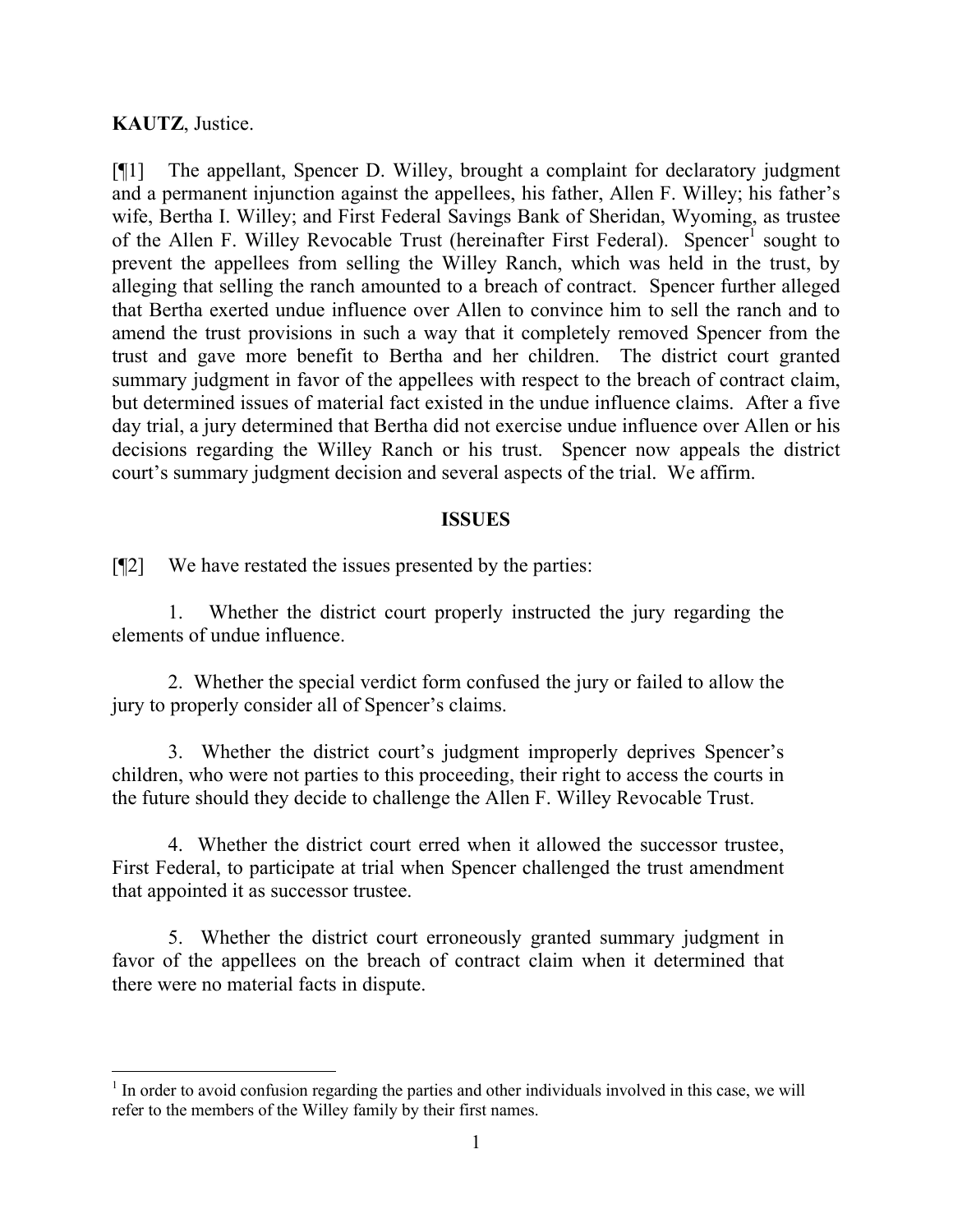6. Whether the district court erred when it denied Spencer's motion for a new trial under Wyoming Rule of Civil Procedure 59.

#### **FACTS**

[¶3] Spencer Willey is the only surviving child of Allen Willey. Spencer grew up on the Willey Ranch near Sheridan with his parents. Allen's parents (Spencer's grandparents), Ralph and Barbara Willey, also lived on the ranch. Spencer testified that it was always his intention to follow in the footsteps of his grandfather and father and run the Willey Ranch. He also stated that Ralph, Allen and Spencer all assumed Spencer would eventually run the ranch on his own. In 2001, Allen executed the Allen F. Willey Trust Agreement and Declaration of Trust (hereinafter the trust), which included the Willey Ranch as a trust asset. This was a revocable lifetime trust which provided for management of Allen's assets during his lifetime, and for distribution of the trust assets upon his death. As will be more thoroughly discussed below, the trust initially named Spencer as the successor trustee and ultimately benefitted Spencer's children, E.W. and A.W. However, over time, Allen amended the trust and eventually removed Spencer from the trust provisions altogether. We will now review the relevant trust provisions and amendments Allen made to the trust.

[¶4] On September 12, 2001, Allen executed the trust and served as trustee. Of relevance to this appeal, Allen provided that his son, Spencer, would serve as successor trustee, and if Spencer was unable to serve, then Spencer's wife, Stephanie Willey, would act as successor trustee. Further, Spencer's son,  $E.W.,$  and his daughter, A.W., would become co-trustees with their parents when they reached the age of twenty-one. The trust also provided that the trust assets would continue to be held in the trust for the combined lifetime of Spencer and Stephanie or until E.W. reached the age of fifty, whichever were to occur last. However, during that time, all of the income from the trust was to be distributed to Spencer and Stephanie until E.W. turned thirty. Thereafter, Spencer and Stephanie would receive half of the income, and their children would equally share the other half of the income. The trust provided Bertha Ligocki (who would later marry Allen and become Bertha Willey) a life estate in the house in which Bertha and Allen mutually resided.

[¶5] On July 10, 2006, Allen executed the First Amendment to the trust. In the amendment, Allen provided a life estate in another home on the ranch, the Mead Creek ranch house, to Bertha's daughter and granddaughter, Susan Williams and Brittany Phillips.<sup>3</sup> Further, Allen removed Stephanie as a successor trustee of the trust. On March

 $\overline{a}$ 

<sup>&</sup>lt;sup>2</sup> A.W. had not been born when the trust was originally executed. However, the trust provisions clearly provided that any additional children born to Spencer and Stephanie would be included in the trust.

<sup>&</sup>lt;sup>3</sup> The Mead Creek ranch house was Ralph and Barbara's home. After they died, Allen asked Susan to move into the home so it was not vacant.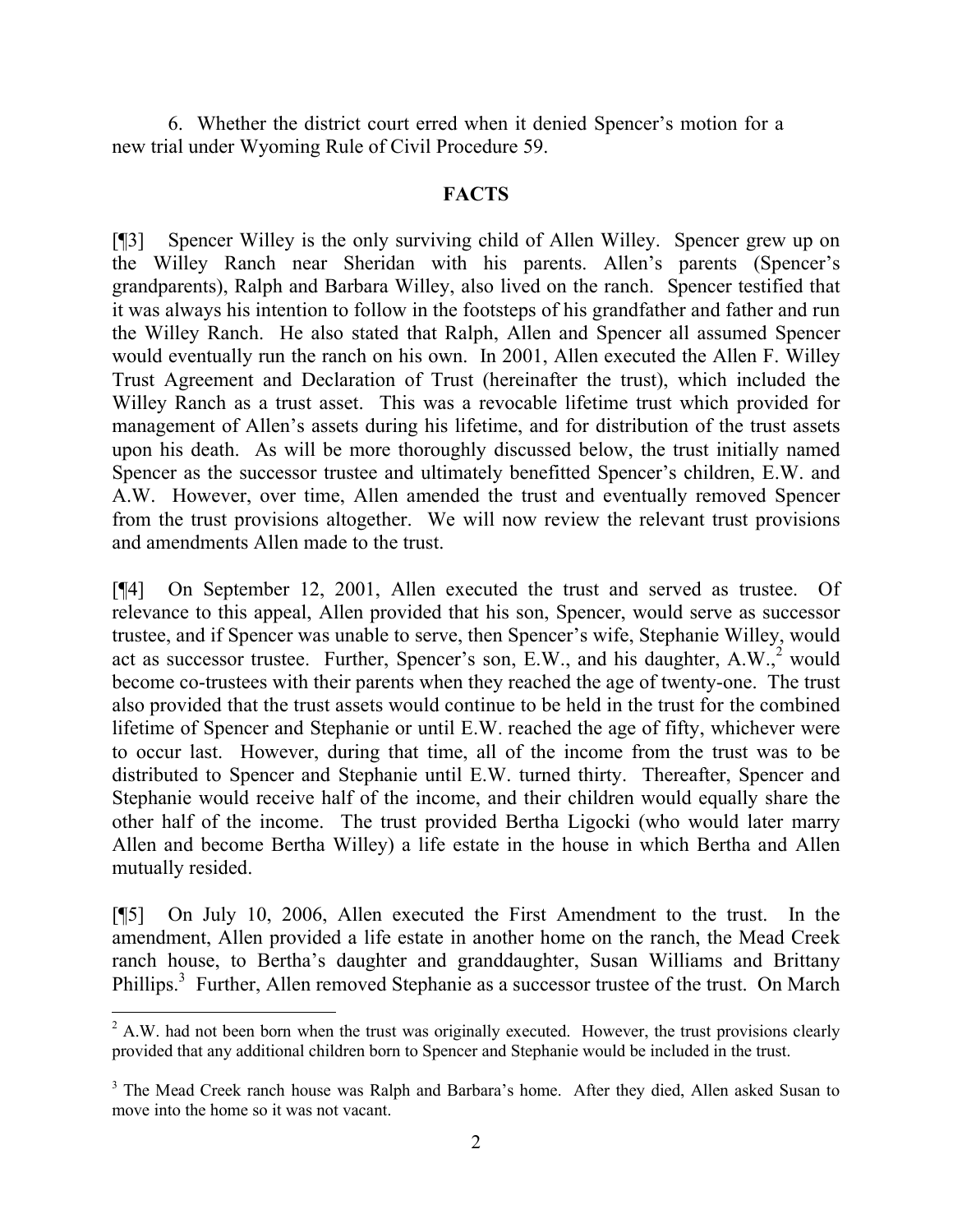16, 2009, Allen executed the Second Amendment to the trust and provided that Susan Williams would serve as successor trustee if Spencer was unable or unwilling to serve.

[¶6] On November 4, 2010, Allen signed the Allen F. Willey Amended and Restated Declaration of Trust which made additional changes to the original trust. Of most significance, the amended and restated trust omitted Spencer and Stephanie as beneficiaries. It no longer provided that Spencer, E.W., or A.W. would serve as successor trustees. Instead, the trust provided that Allen's accountant, Annette Rinaldo, would serve as successor trustee. In the event Ms. Rinaldo would not or could not serve, the Sheridan County District Court was tasked to appoint a successor trustee. The trust also specified that none of Allen's descendants could be appointed as trustee. Further, the trust provided that the trustee distribute the annual mineral income to Bertha, and then after her death to her daughters, Susan and Leslie, and then to E.W. and A.W. Additionally, Bertha was to receive the balance of the trust assets for her lifetime, and to E.W. and A.W. thereafter. The new trust also stated that once Allen was no longer able to operate the Willey Ranch, he preferred that the ranch be leased to Rob Gorzalka. If Mr. Gorzalka chose not to lease the ranch, or the trustee otherwise determined leasing to Mr. Gorzalka was detrimental to the ranch assets, the trustee could lease the ranch to a third party. However, the trustee was prohibited from directly or indirectly leasing the ranch to Spencer.

[¶7] On April 4, 2011, Allen amended the Amended and Restated Trust by removing the preference that the ranch be leased to Mr. Gorzalka. On October 13, 2011, Allen again amended the Amended and Restated Trust by increasing the beneficial interests of Bertha, Susan and Leslie.

[¶8] On March 4, 2014, Allen amended the Amended and Restated Trust a third time. The trust now provided that Bertha receive a \$200,000 distribution upon Allen's death. Allen also added Bertha's son, Martin Martinez, as a partial beneficiary. Further, the amendment added a confidentiality provision which prohibited the trustee from disclosing to E.W. and A.W. the terms and provisions of the trust. Finally, the amendment changed the successor trustee to First Interstate Bank of Sheridan and mandated that under no circumstances should Spencer or any lineal descendant of Ralph and Barbara Willey be named Trustee.

[¶9] Allen executed a final amendment to the trust on November 3, 2014. In that amendment, Allen designated First Federal as the successor trustee if First Interstate Bank was unwilling to serve as trustee.

[¶10] Prior to executing the 2014 amendments to the restated trust, Allen listed the Willey Ranch for sale on October 8, 2013. On May 14, 2014, Spencer filed a Complaint for Injunction and Declaratory Judgment against Allen, individually and as trustee of the Allen F. Willey trust, and Bertha, individually, to set aside the real estate listing of the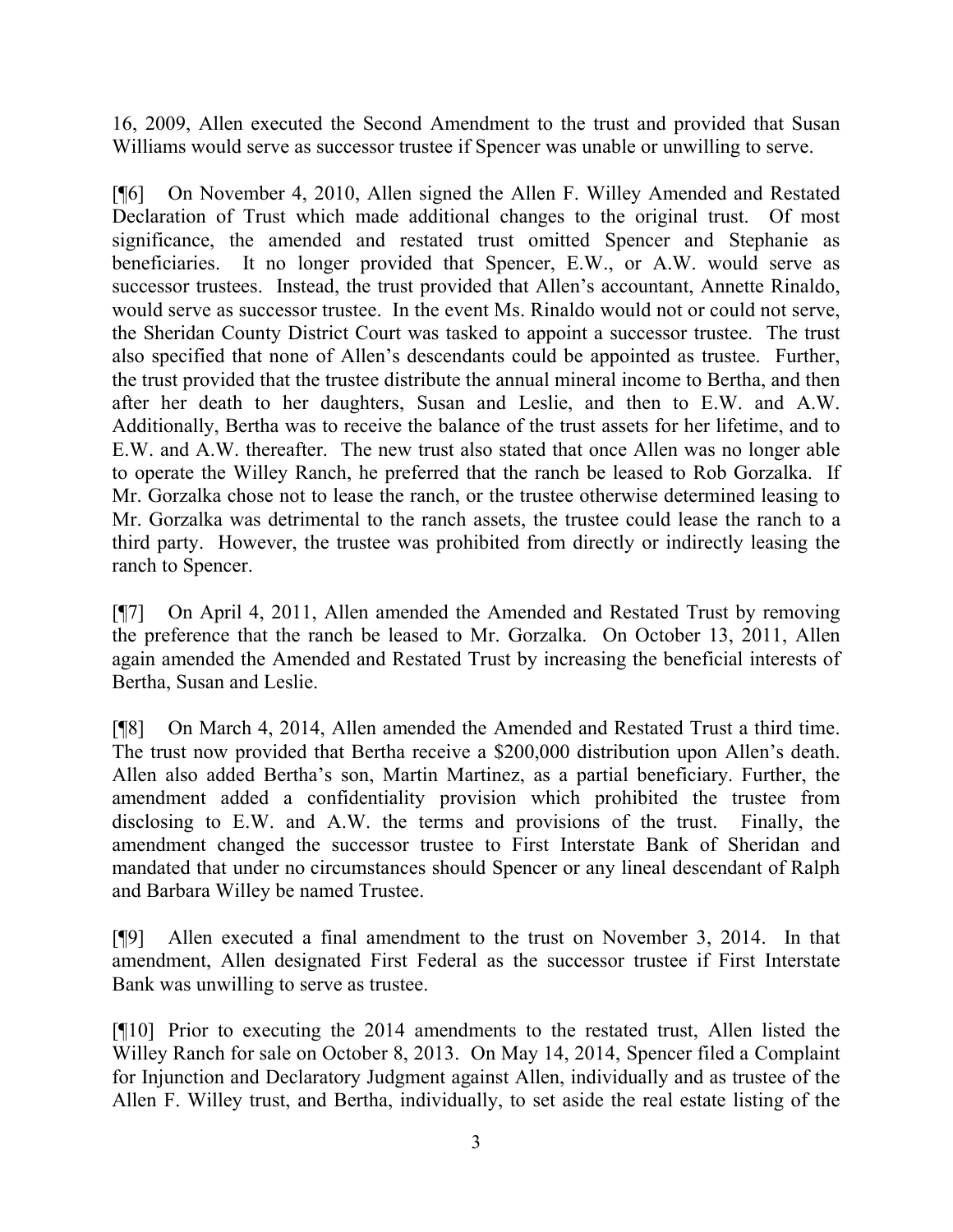Willey Ranch and requested that Allen be removed as trustee of the trust due to incapacity. Spencer requested that Allen be removed as trustee because in 2012 Allen was diagnosed with frontal temporal dementia after seeking medical help with memory loss and speech difficulties. In the Complaint, Spencer also alleged that Allen's wife, Bertha, exercised undue influence over Allen's weakened physical and mental state to convince him to sell the ranch instead of leaving it in the trust for the benefit of E.W. and A.W.

[¶11] On May 4, 2015, Spencer amended the Complaint and added an allegation that Bertha also exercised undue influence over Allen by convincing him to amend the trust in such a way that it removed Spencer from the trust, reduced the benefits E.W. and A.W. would receive from the trust, and gave Bertha more benefits from the trust.<sup>4</sup> Approximately one month after the Amended Complaint was filed, Allen died. Two months later, the parties tried the case before a jury, and the jury concluded that Bertha did not exercise undue influence over Allen when he executed the 2010 amendment and restatement of the Trust. Spencer filed a motion for new trial, which the district court denied. Spencer filed a timely notice of appeal of the trial judgment and the order denying the motion for new trial.

[¶12] Other facts will be discussed as they become relevant in the analysis of the issues below.

# **DISCUSSION**

# *1. Burden of Proving Undue Influence*

l

[¶13] Spencer argues the district court improperly instructed the jury regarding which party has the burden of proving or disproving the existence of undue influence. The first issue that must be resolved is the standard of review this Court will utilize in reviewing this claim. It is not clear whether Spencer is advocating that this Court review the issue using a *de novo* or abuse of discretion standard, although his argument as a whole seems to proceed as if the *de novo* standard applies. The appellees argue that Spencer failed to preserve this issue for appeal because he did not object to the undue influence elements instruction at the formal jury instruction conference as required by Wyoming Rule of Civil Procedure 51(b). Consequently, appellees assert that our consideration of this issue is conducted using a plain error analysis.

[¶14] The disagreement between the parties regarding the burden of proving or disproving undue influence arose long before the jury instruction conference at trial. In

<sup>4</sup> On October 7, 2014, Allen resigned as trustee of the Allen F. Willey Trust. First Interstate Bank declined to act as successor trustee. Thereafter, First Federal accepted its appointment as successor trustee and it was added as a named defendant in the Amended Complaint.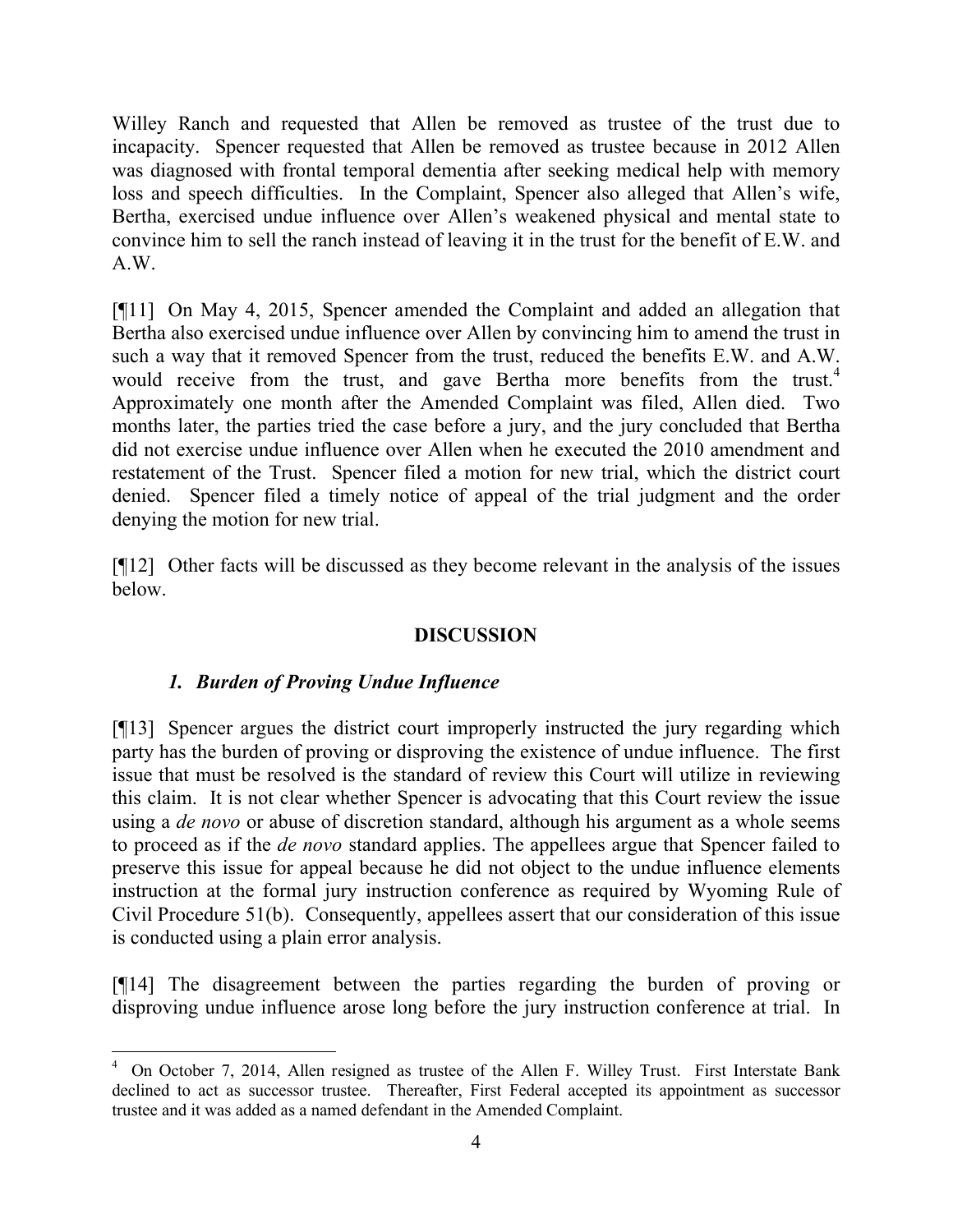his brief opposing the appellees' motion for summary judgment, Spencer argued that, while he initially has the burden of proof, once he establishes a dependent or confidential relationship between Bertha and Allen, the burden shifts to Bertha to establish by clear and convincing proof that Allen's decisions to amend the trust and sell the ranch took place with fairness and in good faith. The appellees, however, took the position that Spencer had the burden of proving each element of undue influence. In an effort to clarify what the appropriate elements are and the burden of proof in proving the existence of undue influence in a testamentary trust, the appellees filed a motion requesting that the district court rule on the applicable standard. The district court rejected Spencer's argument and concluded the burden always rested with Spencer to show that Bertha exercised undue influence over Allen.

[¶15] The trial transcripts reveal that, in an apparent attempt to preserve the record for appeal, Spencer submitted proposed jury instructions which would have instructed the jury that the burden of proof shifts to Bertha once a confidential relationship is established. The district court rejected those proposed instructions. The transcripts also reveal that Spencer did not object to the instruction the jury received regarding the elements of undue influence.

 $[¶16]$  W.R.C.P. 51(b) states:

At the close of the evidence or at such earlier time during the trial as the court reasonably directs, any party may file written requests that the court instruct the jury on the law as set forth in the requests. . . . No party may assign as error the giving or the failure to give an instruction unless that party objects thereto before the jury retires to consider its verdict, stating distinctly the matter objected to and the grounds of the objection. Opportunity shall be given to make the objection out of the hearing of the jury.

"The purpose of requiring an objection under W.R.C.P. 51 is to inform the district court of the nature of the contended error and the specific grounds of objection so that the district court may exercise judicial discretion in reconsidering the instruction to avoid error." *Rittierodt v. State Farm Ins. Co.*, 3 P.3d 841, 843 (Wyo. 2000).

[¶17] While Spencer did not lodge a specific objection to the undue influence elements instruction, he certainly made the district court aware on more than one occasion that he believed the burden shifted to Bertha once a confidential relationship was established. The district court considered Spencer's position on the matter and ultimately disagreed with him. The district court certainly had the opportunity to consider whether a burden shifting instruction would have been appropriate in this case and, therefore, the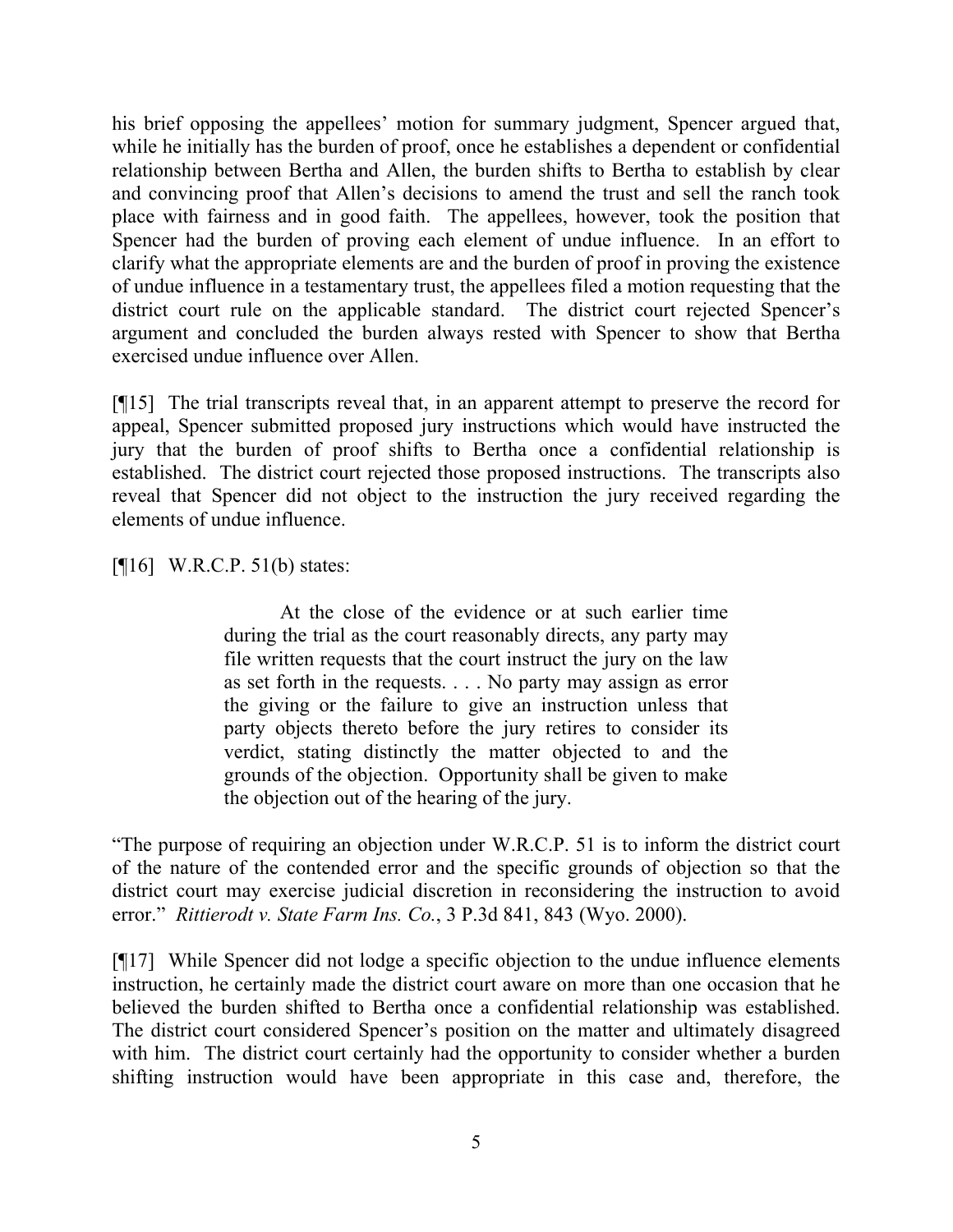requirements of Rule 51(b) have been satisfied and the issue is properly before this Court on appeal. *See id*.

[¶18]

"The legal sufficiency of jury instructions is reviewed *de novo*, with this Court asking first whether an instruction is erroneous, and second whether the error prejudiced a party. Prejudice is not presumed and the burden is on the appellant to demonstrate it. The district court has extensive discretion in tailoring jury instructions, so long as they correctly state the law and fairly and adequately cover the issues presented. Accordingly, our review of a district court's decision to give or refuse a particular jury instruction is for an abuse of discretion."

*Merit Energy Co., LLC v. Horr*, 2016 WY 3, ¶ 23, 366 P.3d 489, 497 (Wyo. 2016), citing *Pina v. Christensen*, 2009 WY 64, 206 P.3d 1298, 1299-1300 (Wyo. 2009). Because the challenge here is to the district court's determination that the burden of proof did not shift, and to the legal accuracy of the subsequent jury instruction about that issue, we apply a *de novo* standard of review.

[¶19] Spencer continues to maintain that the burden of proof should have shifted to Bertha to prove undue influence did not exist. In support of this position he relies on *Bergren v. Berggren*, 77 Wyo. 438, 317 P.2d 1101 (1957) and *Perry v. Vaught*, 624 P.2d 776 (Wyo. 1981). In both of those cases, the Court explained that courts will zealously scrutinize transactions between parties who are in a confidential relationship. *Perry*, 624 P.2d at 783; *see also Bergren*, 317 P.2d at 455. Part of that scrutiny is requiring "the recipient of the property to establish that the transaction was fair and conducted in good faith." *Perry*, 624 P.2d at 783; *Bergren*, 317 P.2d at 455. It is important to recognize, however, that neither of the situations in *Perry* or *Bergren* dealt with a revocable trust. Instead, both of those cases involved the *inter vivos* transfer of a deed. *Perry*, 624 P.2d at 777; *Bergren*, 317 P.2d at 444, 455 ("The rules as to the validity of gifts between parties in a fiduciary relation are applied with greater strictness to a gift inter vivos, by which a donor parts with something for which he still has some use, than to a gift by a will.").

[¶20] When it comes to proving undue influence in the creation of a testamentary document, this Court has consistently stated that the party claiming a will or trust was the product of undue influence has the burden of proving each of the elements. *See Meyer v. Miller*, 2014 WY 91, ¶ 21, 330 P.3d 263, 269 (Wyo. 2014) ("Appellant therefore bore the burden of proving undue influence by presenting evidence clearly demonstrating that Mrs. Carlsen's free agency was destroyed and that her volition was replaced by that of her other daughters."); *Kelly v. McNeel*, 2011 WY 79, ¶ 18, 250 P.3d 1105, 1110 (Wyo.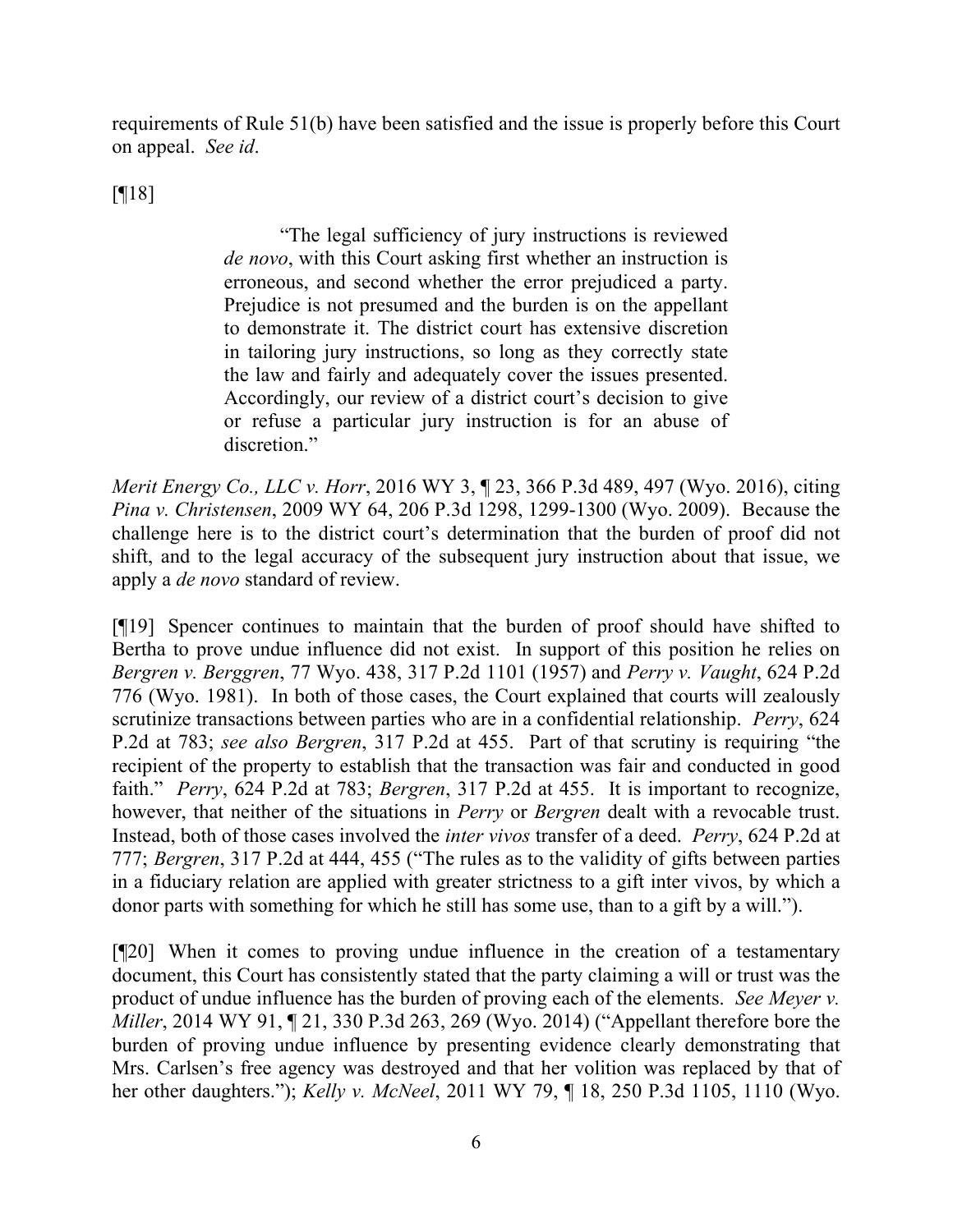2011) ("The party contesting a will bears the burden of proving undue influence by presenting evidence clearly demonstrating that the testator's free agency was destroyed and his volition was substituted for that of another."); *Kibbee v. First Interstate Bank*, 2010 WY 143, ¶ 45, 242 P.3d 973, 988 (Wyo. 2010) ("To prevail on an undue influence claim, the plaintiff must establish all four of the above-outlined elements."); *Melcher v. Benson (In re Estate of McLean)*, 2004 WY 126, ¶ 11, 99 P.3d 999, 1004 (Wyo. 2004) ("The will contestant bears the burden of proving undue influence by presenting evidence clearly demonstrating that the testator's free agency was destroyed and that his volition was substituted for that of another."); *Mercado v. Trujillo*, 980 P.2d 824, 826 (Wyo. 1999) ("The burden of proving undue influence rests upon the contestant to provide clear proof that the decedent's free agency was destroyed, and the volition of another was substituted for theirs.").

[¶21] Additionally, in *Marchant v. Cook*, 967 P.2d 551 (Wyo. 1998), the Court discussed the elements of undue influence in an *inter vivos* transaction versus undue influence in testamentary dispositions. *Id*. at 557-58. The Court acknowledged that in an *inter vivos* transaction, if the grantor and grantee are in a confidential relationship, the burden of proof shifts to the grantee to prove that the transaction was fair and conducted in good faith. *Id*. at 557. However, *Marchant* did not recognize burden shifting in testamentary dispositions. *Id*. at 557-58.

[¶22] Wyoming is not alone in distinguishing between *inter vivos* gifts and testamentary dispositions. *See Roberts-Douglas v. Meares*, 624 A.2d 405, 419 (D.C. 1992); *Leimbach v. Allen*, 976 F.2d 912, 917-18 (4th Cir. 1992); *White v. White*, 655 P.2d 1173, 1176-77 (Wash. Ct. App. 1982); *Brotherhood of Railroad Trainmen v. Van Etten*, 110 A. 121, 122 (N.J. 1919); *Graham v. Courtright*, 161 N.W. 774, 778 (Iowa 1917); *Ginter v. Ginter*, 101 P. 634 (Kan. 1909); *Hutcheson v. Bibb*, 38 So. 754, 754 (Ala. 1904). In *Leimbach* the United States Court of Appeals for the Fourth Circuit clearly summarized Maryland law on this issue, which mirrors the law in Wyoming. *Leimbach*, 976 F.2d at 917-18. First, the courts must determine whether a transaction is *inter vivos* or testamentary. *Id*. at 917. If the transaction is testamentary, the burden remains with the party challenging the transaction throughout the entirety of the case. *Id*. However, if the transaction is *inter vivos*, the burden will shift to the party defending the transaction if a confidential relationship between the grantor and grantee is established. *Id*. The court correctly pointed out that, while the burden does not shift if a confidential relationship is established in a testamentary transaction, the evidence is still relevant "as a factor to weigh in the ultimate determination as to whether undue influence in fact was exerted." *Id*. at 918.

[¶23] The greater protection afforded to *inter vivos* gifts over testamentary transactions in an undue influence situation makes sense when one considers what the grantor is parting with in each transaction: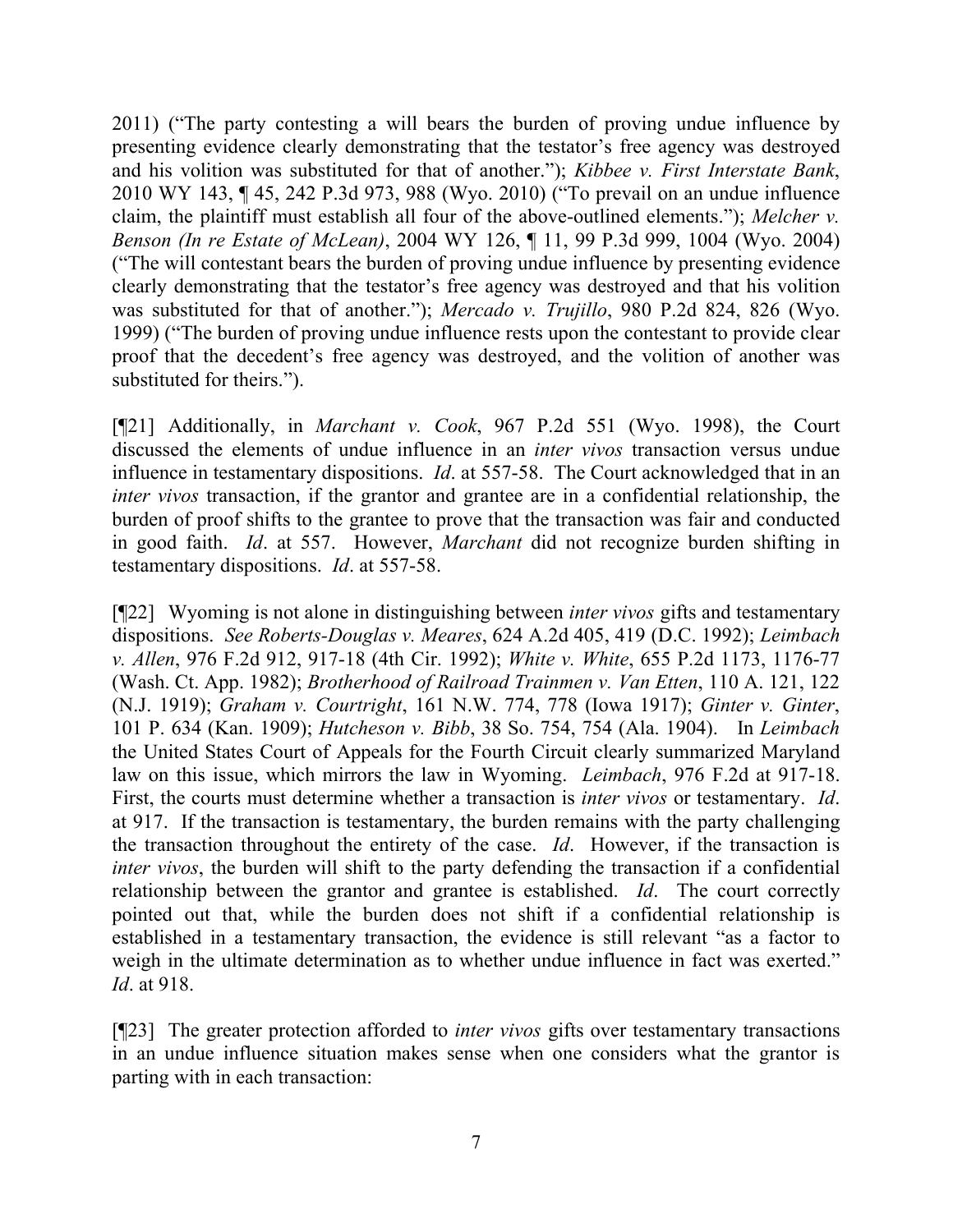The theory as to contracts and gifts inter vivos is that a person having need of property, or at least a desire to retain it during life, is not likely to part with it without a measurably adequate equivalent. When it appears to have been given away or parted with for an inadequate consideration to one in a dominating position in relation to the donor or grantor, the presumption arises that the latter has not freely parted therewith and its enjoyment, but that his act was induced by the undue exercise of the influence which the beneficiary may have had over him; and this presumption must be met by the grantee or donee and rebutted, else, in equity, it becomes as a fact proven  $-$  a vitiating factor in the transaction. But the primary presumption on which this whole doctrine rests is entirely lacking in testamentary dispositions. The natural inference that the owner is adverse to parting with his property in the case of gifts and contracts inter vivos is reversed in the disposition of property by will. The design of the testator, as manifested therein, is to give away a part or all he has or may thereafter acquire. He does not undertake to part with its use or enjoyment, for the will speaks only from the time of his death, and therefor its use and enjoyment by him is not interrupted. There cannot be an assumption that the testator would not part with his property, for in the nature of things that is the object of his testament, and the property necessarily must pass to others upon his death.

*Graham*, 161 N.W. at 777-78. Further, the grantee of an *inter vivos* gift is generally a party to the transaction, whereas a beneficiary of a will or trust is not and may have no knowledge of the benefit of the will or trust until many years later. *Id*. at 778.

[¶24] Here, there is no dispute that Allen's trust provides testamentary disposition of his property. The district court properly concluded that the burden to demonstrate undue influence always remained with Spencer and, therefore, any jury instructions stating otherwise would be erroneous. Because the instructions properly stated the elements of undue influence and properly allocated the burden of proof, the district court did not err when it declined to submit Spencer's proposed instructions regarding confidential relationships and burden shifting to the jury.

# *2. Special Verdict Form*

[¶25] During deliberations, the district court required the jury to consider one question: "Was Allen Willey unduly influenced by the Defendant, Bertha Willey, when he created and executed The Amended and Restated Declaration of Trust on November 4, 2010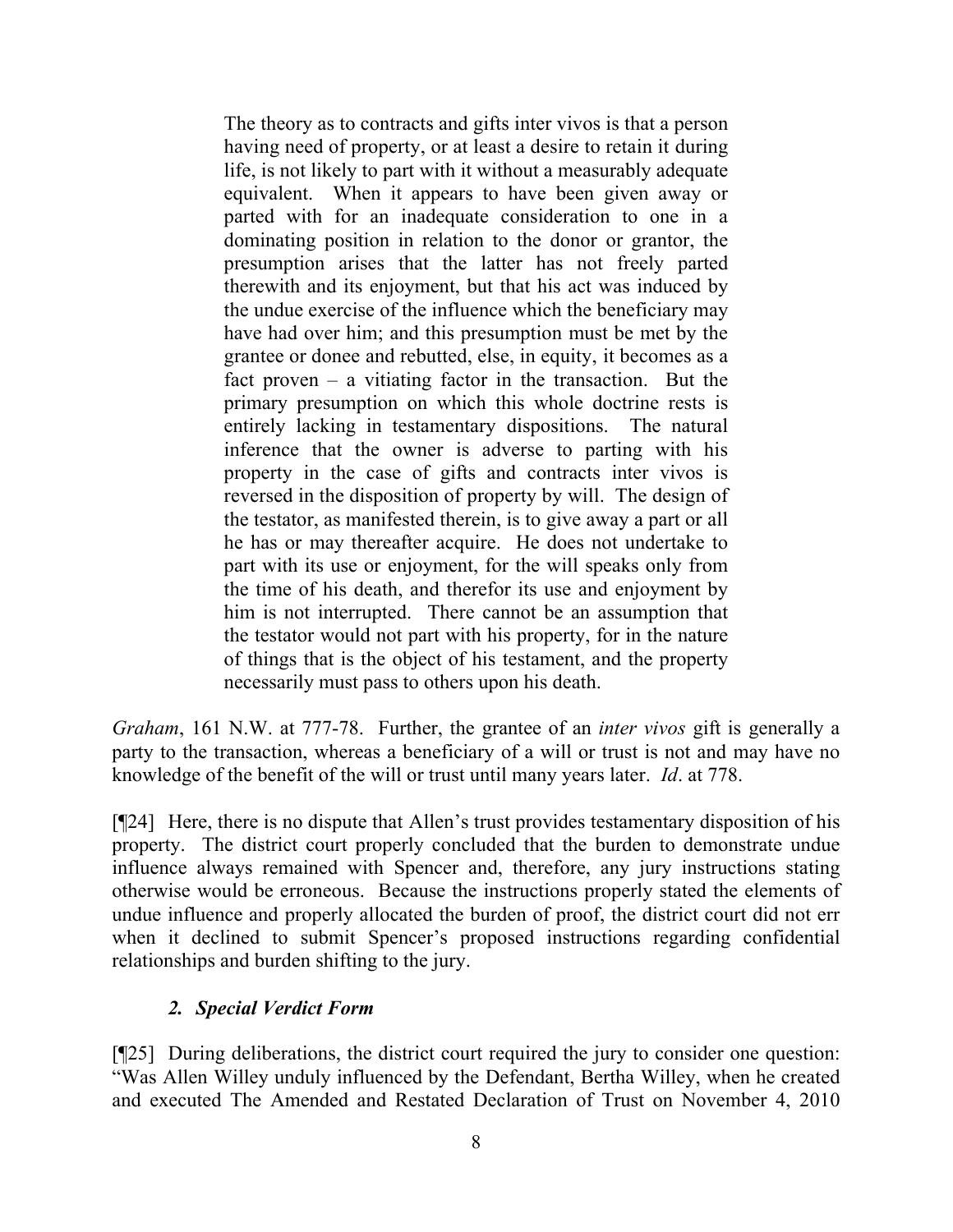(Trial Exhibit 1004)?" In determining the structure of the special verdict form, the district court received a proposed form from each of the parties. Spencer proposed that the jury continue to consider all amendments made to the trust after 2010 if it found that Allen was not unduly influenced by Bertha in 2010. However, if there was undue influence in 2010, the jury's inquiry should end. The appellees proposed verdict form was the opposite, providing that the jury stop further inquiry if it found that Allen was not unduly influenced by Bertha in 2010. Appellees' proposal was for the jury to only consider the other amendments if it did find undue influence in 2010.

[¶26] Ultimately, the district court agreed with appellees' position. It ruled that because the 2010 amendment and restatement entirely removed Spencer as a beneficiary and a successor trustee, a decision on its validity determined all the issues in the case. If the jury found no undue influence on the 2010 amendment, Spencer had no further interest in the trust. On the other hand, if the 2010 changes were the result of undue influence, the 2010 changes and all subsequent amendments were invalid. The jury found no such undue influence. On appeal, Spencer argues the special verdict form prevented the jury from considering whether the four most critical trust amendments were the result of undue influence, was confusing and misleading, and resulted in a *sua sponte* dismissal of Spencer's claims.

[¶27] The submission of a particular form of a special verdict is within the sound discretion of the trial court. *Addakai v. Witt*, 2001 WY 85, ¶ 16, 31 P.3d 70, 73 (Wyo. 2001). Therefore, we will reverse only if we find the trial court abused its discretion in submitting the special verdict form to the jury. *Id*. However, we have additionally recognized that "[a] party alleging error in a special verdict form must be vigilant." *Id*. An alleged error in a special verdict form will not be considered on appeal if the complaining party failed to object or present an alternative form at trial. *Id*. (citing *Duffy v. Brown*, 708 P.2d 433, 439 (Wyo. 1985)).

[¶28] While Spencer submitted a proposed verdict form that would have required the jury to continue to deliberate regarding undue influence in the trust amendments made after 2010, Spencer never raised any of the issues he presents on appeal to the district court. Instead, it appears Spencer's primary suggestion at trial was that there was no harm in having the jury render a decision regarding the later amendments in the event E.W. and A.W. decide to challenge the trust at some point in the future. Spencer's counsel essentially represented the jury's role would be "advisory" in that matter. Despite the district court giving him the opportunity to do so, Spencer did not argue that the special verdict form prevented the jury from considering critical evidence, was confusing and misleading, or that it operated as a *sua sponte* dismissal of his claims. Consequently, we decline to consider this issue for the first time on appeal. *See Davis v. City of Cheyenne*, 2004 WY 43, ¶ 26, 88 P.3d 481, 490 (Wyo. 2004) ("This court has taken a dim view of a litigant trying a case on one theory and appealing it on another. . . . Parties are bound by the theories they advanced below.")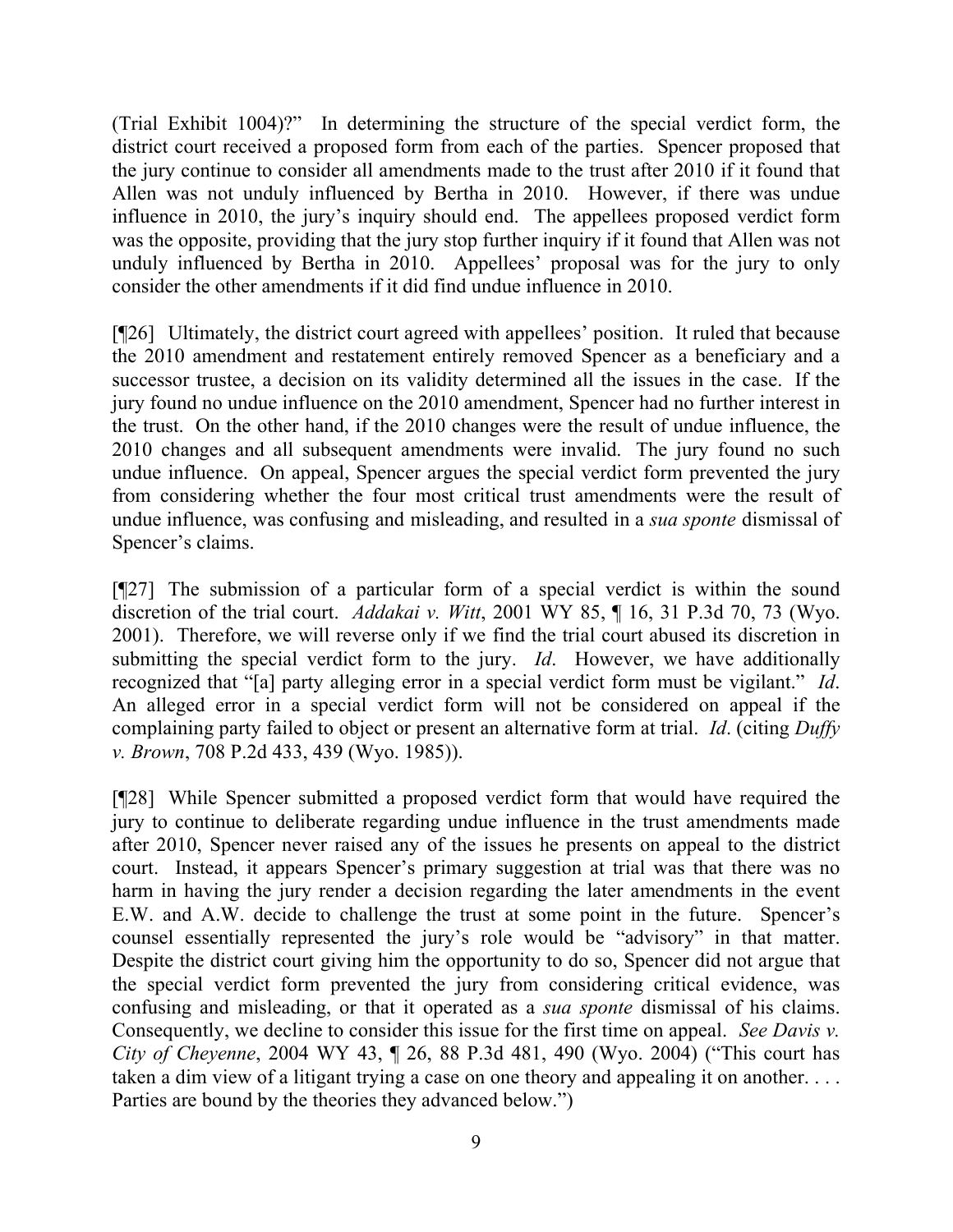# *3. Future Claims by E.W. and A.W.*

[¶29] Spencer's next argument is not entirely clear. We have interpreted it to be that the district court erred in entering judgment against him because it may have a *res judicata* or collateral estoppel effect against E.W. and A.W. if they ever choose to challenge the trust in the future. However, he seems to also argue that *res judicata* and/or collateral estoppel should not apply to any claims brought by the children. The argument is further complicated by the fact that at trial, Spencer advocated for the jury to provide an advisory verdict on the post 2010 amendments in case the children decided to challenge the trust in the future.

[¶30] We decline to consider this issue. It is vague and undefined and, to the extent we can decipher the argument, it is not supported by any cogent argument or authority. *Hamburg v. Heilbrun*, 889 P.2d 967, 968 (Wyo. 1995) ("We need not consider issues which are not supported by proper citation of authority and cogent argument or which are not clearly defined.") Spencer has not explained why the children's potential claims that may or may not be brought in the future are relevant to any decision in this case. The children are not parties to this case and, therefore, their interests need not be considered here.

## *4. First Federal as Successor Trustee*

[¶31] Spencer next claims that First Federal should not have been allowed to participate in the trial as the successor trustee because Spencer was challenging the trust document that appointed First Federal as successor trustee. He raised this issue immediately before trial began when he requested sanctions against Bertha's attorney for disclosing in an untimely fashion the amendment that named First Federal as successor trustee. The district court determined that the trust and its amendments are effective until it is proved that they are not. Therefore, at that point in time First Federal was the legal successor trustee and could participate at trial.

[¶32] While Spencer did previously raise this issue, we decline to address it because Spencer has not cited to a single legal authority to support his position. *Hamburg*, 889 P.2d at 968. As pointed out by the appellees, a trustee has the power and obligation to defend and protect trust property in any action, claim, or judicial proceeding. *See Shriners Hospitals for Children v. First Northern Bank of Wyoming*, 2016 WY 51, ¶ 57, 373 P.3d 392, 409 (Wyo. 2016); Wyo. Stat. Ann. § 4-10-816(a)(xxiv) (LexisNexis 2015). Without an even arguably good faith attempt to convince this Court why First Federal should be prohibited from carrying out its duties and obligations simply because the trust provisions have been challenged, we refuse to consider Spencer's claim.

# *5. Summary Judgment on Breach of Contract Claim*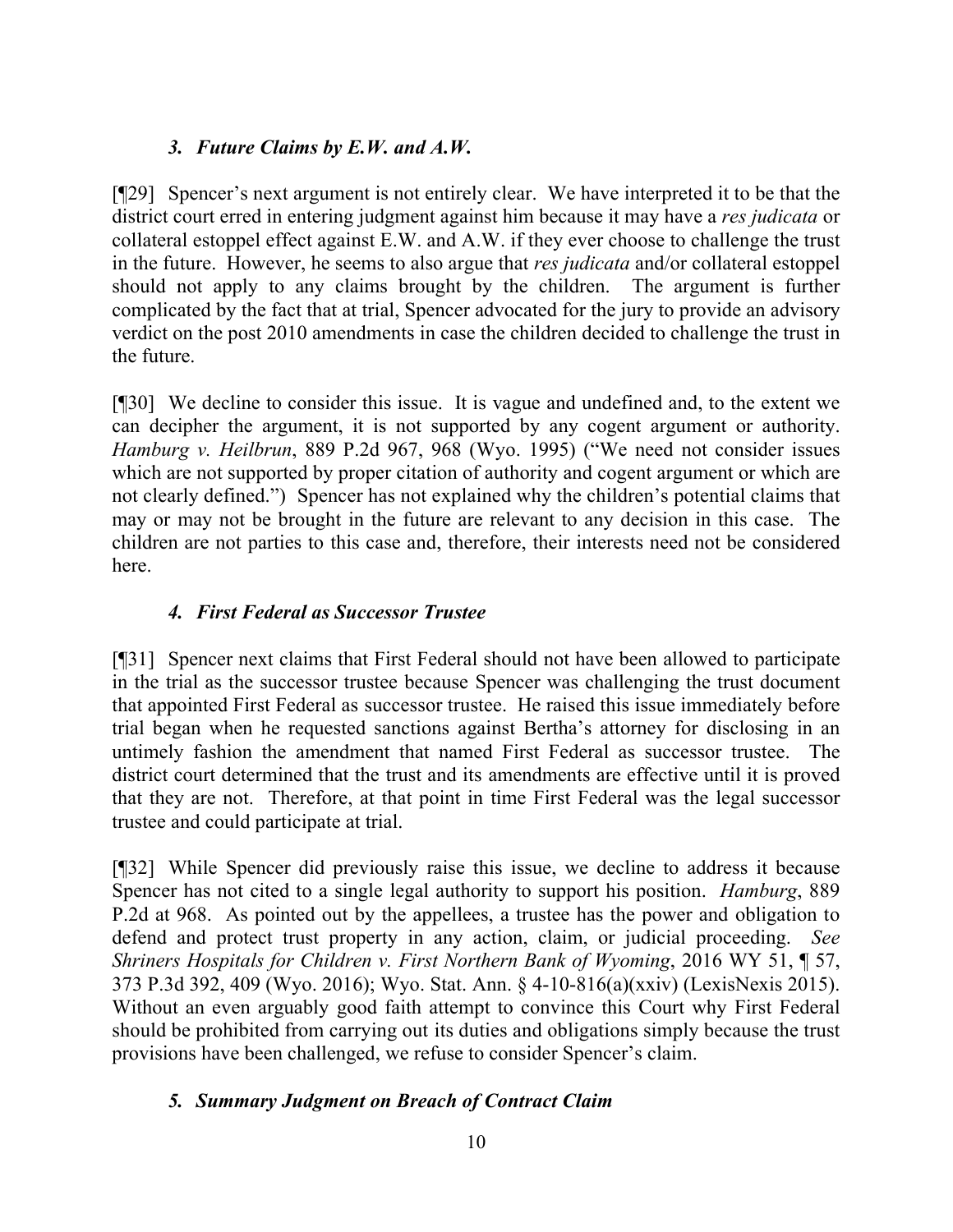[¶33] In the Amended Complaint, Spencer alleged that there was an oral agreement between Ralph, Allen and Spencer that Spencer would inherit the Willey Ranch. The appellees moved for summary judgment on the basis that a valid oral contract did not exist because there were no clear and definite terms, Spencer did not give any consideration in exchange for the promise of the ranch, and that the statute of frauds prohibits oral contracts regarding real estate. The appellees further alleged that Spencer could not demonstrate partial performance or promissory estoppel to avoid the statute of frauds. The district court granted summary judgment, finding simply that no material issues of fact existed with regard to this claim. Spencer argues that material issues of fact do exist and, therefore, the district court's decision was erroneous.

[¶34] When reviewing an order granting summary judgment, we employ the same standards and use the same materials presented to the district court. *Symons v. Heaton*, 2014 WY 4, ¶ 7, 316 P.3d 1171, 1173 (Wyo. 2014).

> Wyo. R. Civ. P. 56 governs summary judgments. A summary judgment is appropriate when there are no genuine issues of material fact and the moving party is entitled to judgment as a matter of law. W.R.C.P. 56(c). When reviewing a summary judgment, we consider the record in the perspective most favorable to the party opposing the motion and give that party the benefit of all favorable inferences which may be fairly drawn from the record. We review questions of law de novo without giving any deference to the district court's determinations.

*Id*. (quoting *Cathcart v. State Farm Mut. Auto. Ins. Co*., 2005 WY 154, ¶ 11, 123 P.3d 579, 586 (Wyo. 2005)). "A genuine issue of material fact exists when a disputed fact, if proven, would have the effect of establishing or refuting an essential element of an asserted cause of action or defense." *Parkhurst v. Boykin*, 2004 WY 90, ¶ 13, 94 P.3d 450, 457 (Wyo. 2004).

[¶35] After reviewing the materials the parties submitted at the summary judgment stage, we find that there are no material facts in dispute regarding the breach of contract claim and the district court properly granted summary judgment in favor of appellees. A party to an oral contract is still required to show the three basic elements of any contract: offer, acceptance, and consideration. *Id.*, ¶ 18, at 459. We question whether the materials submitted by Spencer show any of the elements of a contract. In his deposition, Spencer testified that the ranch was "always supposed to be mine some day. My grandfather [Ralph] wanted it that way." He also stated that he was with Ralph and Allen when the two discussed "how things were going to be left." However, Spencer never provided any more specificity regarding the agreement that was made or the conditions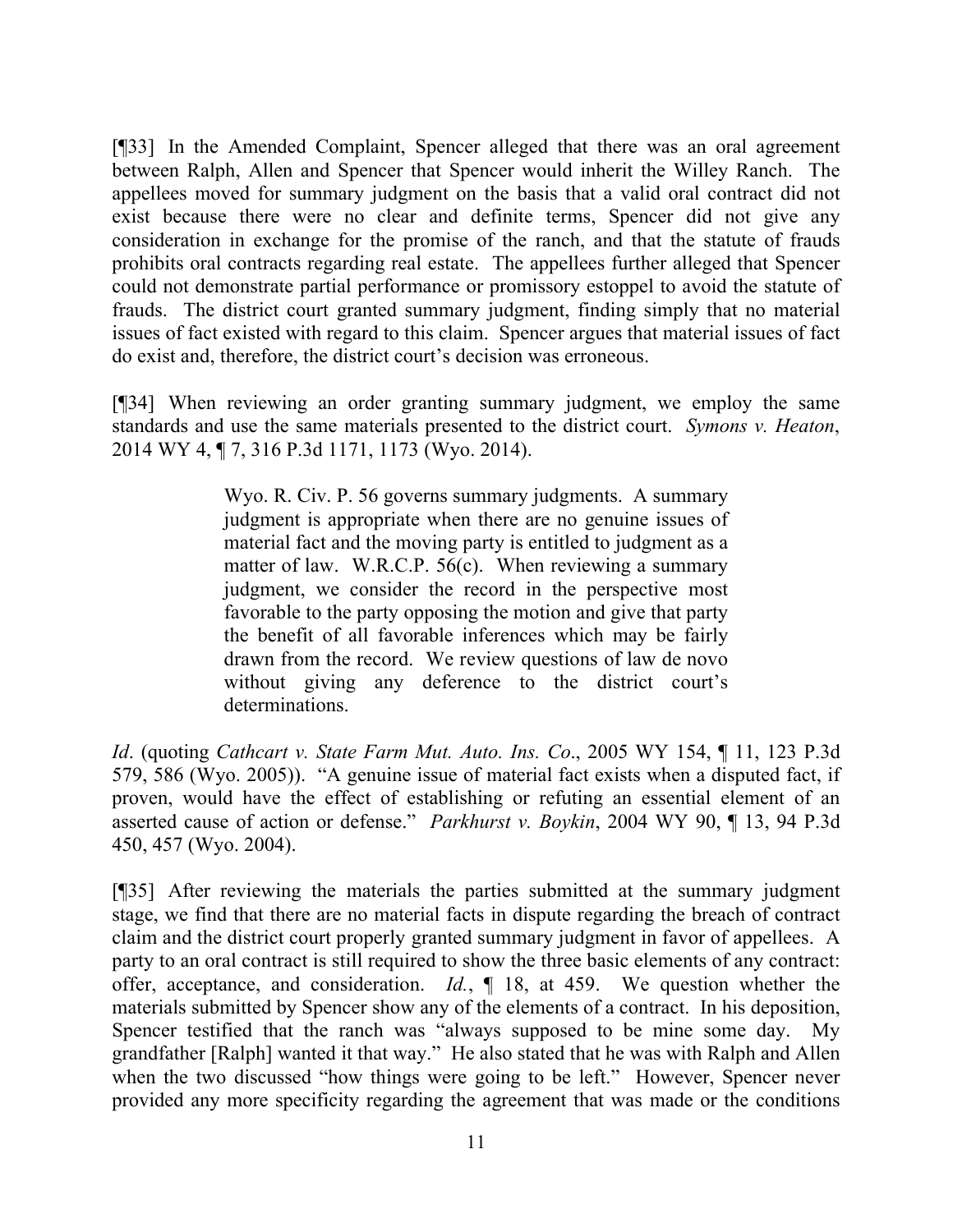upon which Spencer accepted that agreement. Spencer provided the affidavits of people who stated it was common knowledge that Allen had always intended for Spencer and his children to inherit the Willey Ranch, but none of those affidavits provided any specificity of an agreement.

[¶36] Even giving Spencer the benefit of the doubt that his deposition testimony and the affidavits raise a material issue of fact with regard to the elements of offer and acceptance, Spencer has not provided any evidence that could even arguably raise a material issue of fact regarding the element of consideration. "Contractual consideration is defined as 'a benefit to the promisor or a detriment to the promisee.'" *Hall v. Perry*, 2009 WY 83, ¶ 9, 211 P.3d 489, 493 (Wyo. 2009). There are no facts that suggest Spencer, as the promisee, actually gave up anything in exchange for the promise of receiving the Willey Ranch. In his deposition, Spencer was asked what he had to do in exchange for receiving the ranch:

> Q Now, was there anything you had to do in exchange for receiving the ranch?

- A No.
- Q Nothing?

A Not that I could pinpoint. I mean -- no, there was never any made, you do this and it's yours. It was, this is - you've been here your whole life. Your dad's been here your whole life. It's been us three.

This is just the way it's going to be. It's going to be yours – it's mine. It's going to be Allen's, and then it's going to be Spencer's. And then it's going to be Spencer's kids, and from there --

Spencer testified that he was "shamed" into not pursuing other careers to work at the ranch, although Ralph told him he could decide to work elsewhere and the ranch would be there for him. Additionally, Spencer was compensated for the work he did on the ranch through income from cattle sales, and with beef and fuel. Further, when asked if Allen told him he needed to quit pursuing his education to work on the ranch, Spencer responded: "Did he tell me? No. Did he tell me, I need your help this weekend? Did he tell me I blew my knee out, and I need you to come home and help your granddad because I can't, yes."

[¶37] All of this evidence, when viewed in the light most favorable to Spencer, shows that he did not give any consideration to Ralph or Allen in exchange for their promise that he would receive the Willey Ranch. At most, there was a hope between the three of them that the Willey Ranch would stay in the family and Spencer would run the operation. Spencer may have been pressured to help at inconvenient times, but there is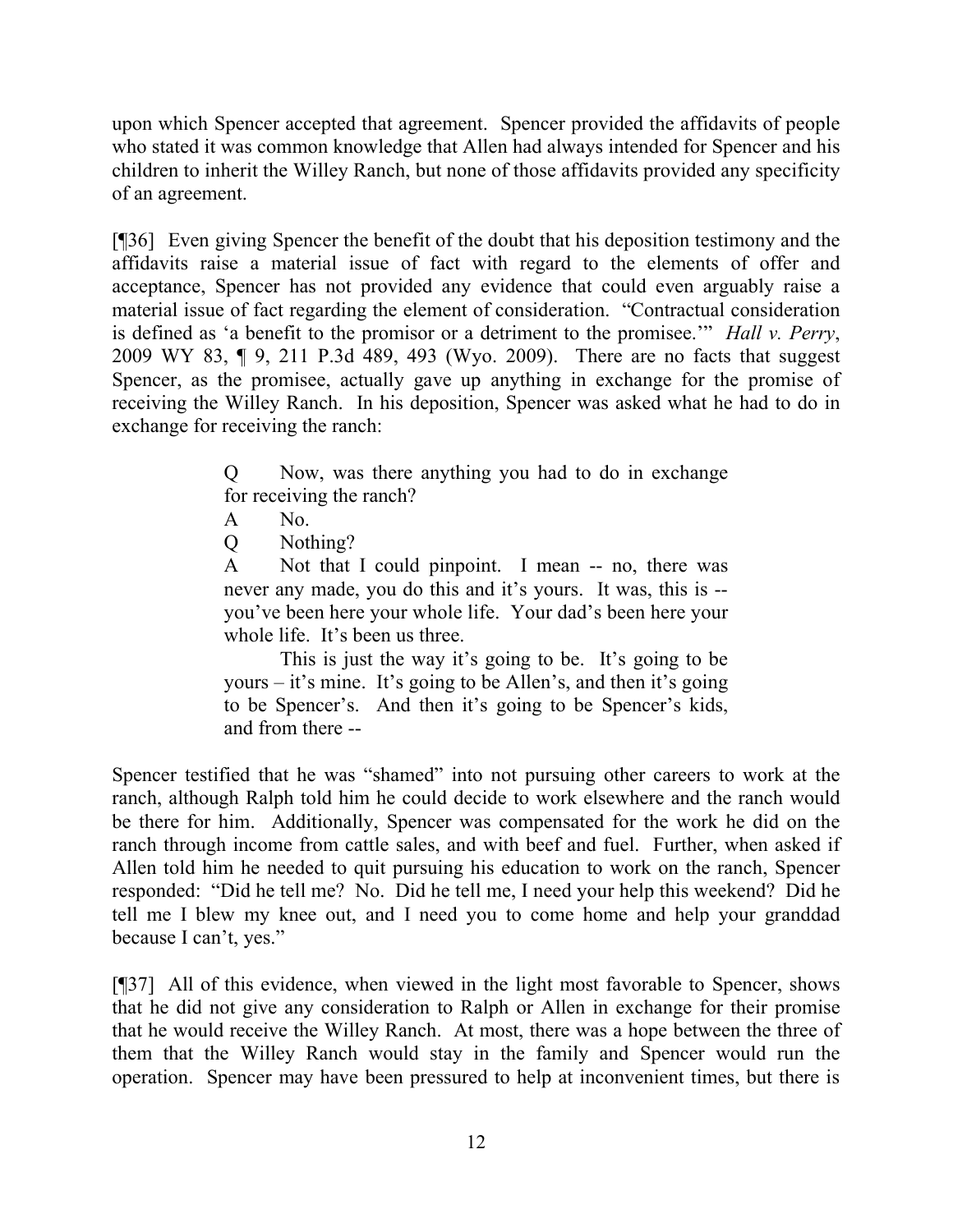no evidence that would lead a reasonable jury to believe that Spencer helped because of the possible peril of not inheriting the Willey Ranch.

[¶38] Additionally, even if a valid oral contract existed between Ralph, Allen and Spencer, such contract is void under Wyo. Stat. Ann.  $\S$  1-23-105(a)(v) (LexisNexis 2015), otherwise known at the statute of frauds. That statute states:

> (a) In the following cases every agreement shall be void unless such agreement, or some note or memorandum thereof be in writing, and subscribed by the party to be charged therewith:

> (v) Every agreement or contract for the sale of real estate, or the lease thereof, for more than one (1) year[.]

*Id.* Although the purported agreement between Ralph, Allen and Spencer was simply for a transfer in ownership of the ranch, and not specifically a sale of the real property, the statute of frauds applies nonetheless. The statute bars any oral agreement that attempts to convey or affect an interest in real property. *Redland v. Redland*, 2012 WY 148, ¶ 95, 288 P.3d 1173, 1195 (Wyo. 2012).

[¶39] Finally, Spencer appears to argue that, even if an oral contract did not exist, the district court should have allowed this issue to be tried under the theory of "detrimental reliance." A party may assert promissory estoppel where a contract does not exist or to remove the bar of the statute of frauds to an oral contract. *See Parkhurst*, ¶ 21, 94 P.3d at 460; *Davis v. Davis*, 855 P.2d 342, 347 (Wyo. 1993). The elements of promissory estoppel are:

> "(1) the existence of a clear and definite promise which the promisor should reasonably expect to induce action by the promisee; (2) proof that the promisee acted to its detriment in reasonable reliance on the promise; and (3) a finding that injustice can be avoided only if the court enforces the promise."

*Parkhurst*, ¶ 21, 94 P.3d at 460 (quoting *City of Powell v. Busboom*, 2002 WY 58, ¶ 8, 44 P.3d 63, 66 (Wyo. 2002)). The party asserting promissory estoppel has the burden of proving each of these elements. *Id*.

[¶40] Spencer's allegations of promissory estoppel fail for reasons similar to the contract claim. A promise is "a manifestation of intention to act or to refrain from acting in a specified way made so as to justify a promise in understanding that a commitment has been made." *Id*. Additionally, "[o]ral statements from which promissory estoppel is claimed must be more than precatory or mere statements of hope or 'agreements to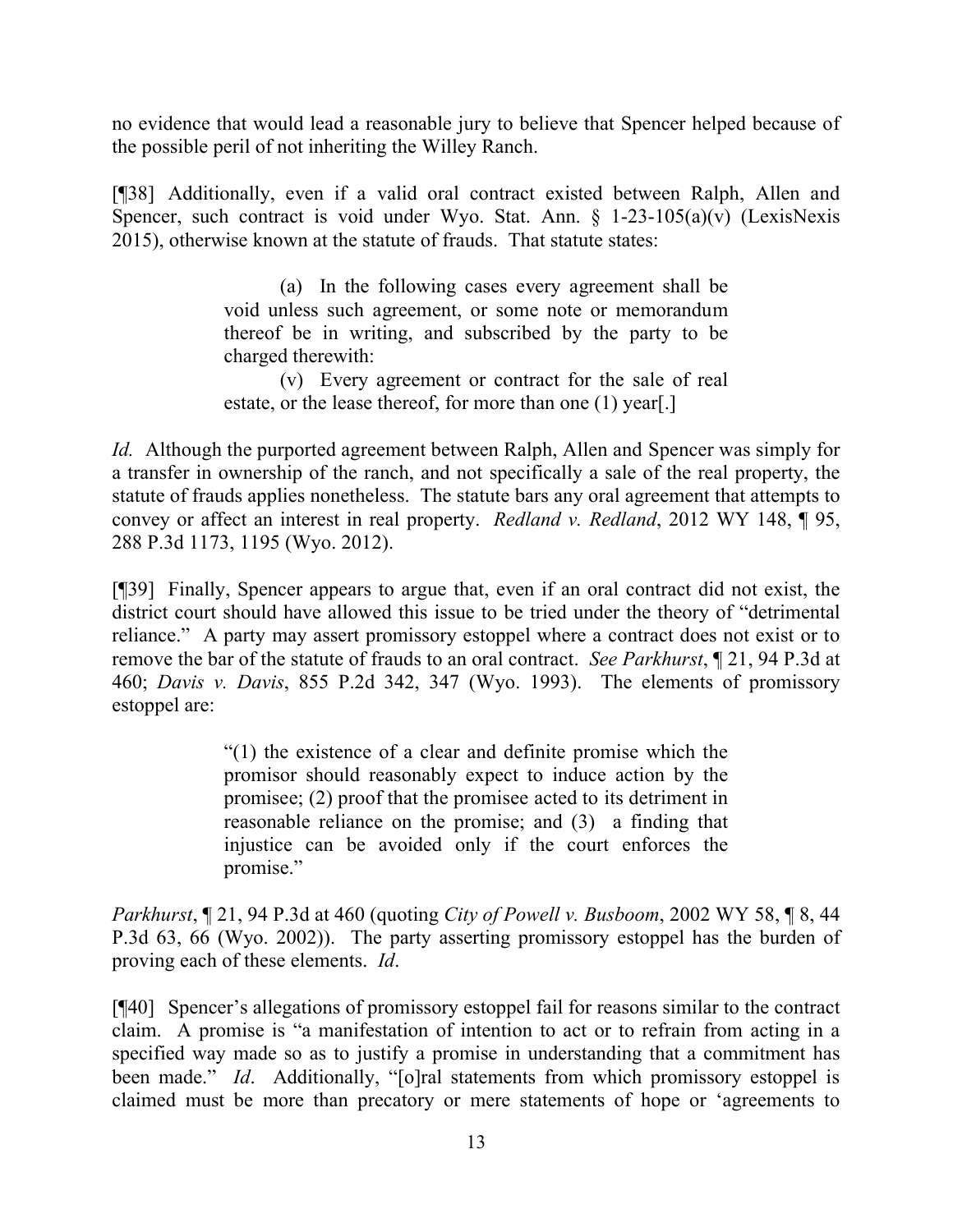agree.'" *Davis*, 855 P.2d at 348. Spencer has not provided facts that give any clear and definite terms of an agreement other than he will inherit the ranch because "[t]his is just the way it is going to be." Further, Spencer was well aware that Allen had the ability to change his mind regarding the future of the Willey Ranch:

> Q Do you know if in that trust that you and dad wrote together, did your father retain the ability to change his mind? A Absolutely. It was a Revocable Trust.

[¶41] These facts viewed in the light most favorable to Spencer show that Ralph, Allen and Spencer had a hope that the Willey Ranch would continue within the Willey family. Spencer knew, however, that the trust documents that dictated the future of the Willey Ranch were always subject to change so long as Allen was still alive. These facts cannot demonstrate a clear and definite promise on the part of Ralph or Allen or that it was reasonable for Spencer to rely to his detriment on that promise.

[¶42] While Ralph, Allen and Spencer most likely had many conversations about the future of the Willey Ranch and their intent that it stay in the family, Spencer has not shown that any material facts are in dispute that support a conclusion that these conversations constituted a legally enforceable oral contract. Even if there were facts in dispute, the agreement is void under the statute of frauds and Spencer has failed to establish any facts that would remove the contract from the statute of frauds.

# *6. Rule 59 Motion*

[¶43] Spencer's final argument is the district court erroneously denied his motion for new trial under W.R.C.P. 59. In that motion, Spencer sought a new trial on the basis of surprise and misconduct due to the appellees' late disclosure of several of the post 2010 amendments to the trust. Specifically, Spencer argued that had he known about these amendments to the trust earlier, he would have conducted discovery and his trial preparation differently. The district court concluded that Spencer did not show grounds that would justify granting a new trial and denied the motion.

[¶44] Trial courts have broad discretion when considering a motion for new trial. *Hannifan v. Am. Nat'l Bank of Cheyenne*, 2008 WY 65, ¶ 37, 185 P.3d 679, 693 (Wyo. 2008). We will not reverse a trial court's decision to deny a motion for new trial unless it is an abuse of discretion. *Id.*

> In determining whether there has been an abuse of discretion, we focus on the "reasonableness of the choice made by the trial court." *Vaughn,* 962 P.2d 149, 151 (Wyo.1998). If the trial court could reasonably conclude as it did and the ruling is one based on sound judgment with regard to what is right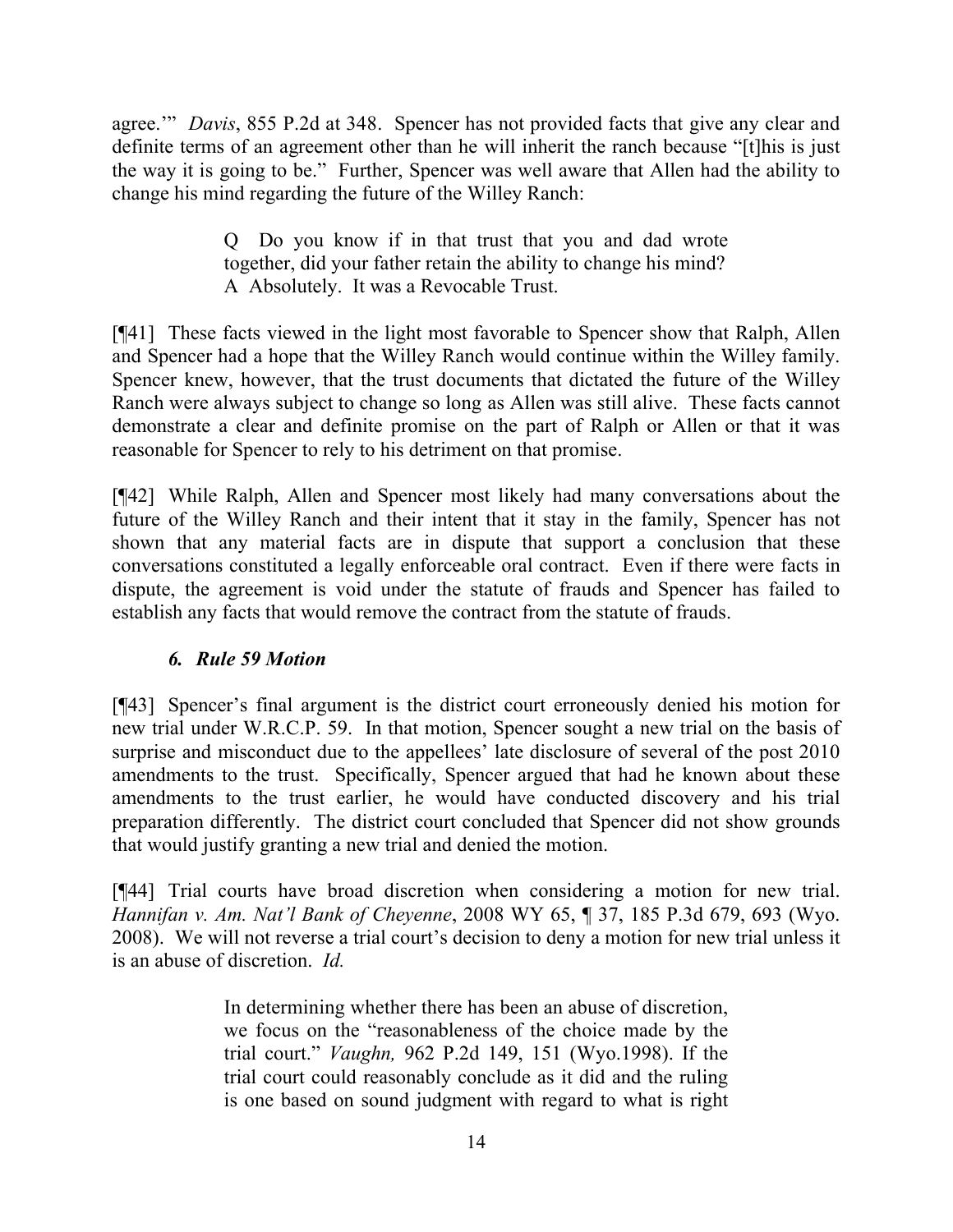under the circumstances, it will not be disturbed absent a showing that some facet of the ruling is arbitrary or capricious.

## *Id.* (quoting *Jordan v. Brackin,* 992 P.2d 1096, 1098 (Wyo.1999)).

[¶45] When evaluating this claim, it is important to recognize that this issue first came before the district court immediately before the trial began. On the first day of trial, Spencer filed a motion requesting the court order sanctions against the appellees for the late disclosure of the trust amendments. In addition to the sanctions, Spencer requested that the district court allow Spencer to present witness testimony he had not previously notified the appellees of and the admission of exhibits the district court had previously excluded because they were not timely disclosed. Of significance, Spencer specifically stated he was not seeking a continuance even though he believed the late disclosure would justify that remedy. His reason for that decision was "this case has to go forward and it has to be resolved." After hearing arguments from the parties, the district court maintained its decision regarding the previously excluded exhibits, and reserved ruling on the witness testimony.<sup>5</sup> The witnesses did testify during Spencer's rebuttal case.

[¶46] The appellees argue that Spencer has waived the right to appeal the district court's decision not to grant a new trial because he did not request a continuance of the matter before the trial began. In support of that argument, the appellees point to our decisions in *Meyer v. Rodabaugh*, 982 P.2d 1242, 1245 (Wyo. 1999) and *Miller v. Beyer*, 2014 WY 84, ¶ 56, 329 P.3d 956, 972 (Wyo. 2014). In *Meyer*, the Court refused to consider Meyer's challenge to the trial court's decision to allow two late-discovered witnesses' testimony at trial. *Id.* at 1245. The trial court offered a trial continuance to give Meyer more time to prepare for the witnesses' testimony, but Meyer refused and requested that the testimony not be allowed. *Id*. The Court recited its precedent that "[t]he appropriate response from a surprised party who wishes to counter testimony is a request for a continuance, and the failure to request one precludes a claim of prejudice." *Id*. (citations omitted). Because Meyer refused to accept the court's offer to continue the trial, she waived her right to appeal the ruling on the admission of the witnesses' testimony. *Id*. The Court concluded similarly in *Miller*, where the plaintiff had denied the trial court's offer to continue the trial so that additional witness preparation could take place. *Miller*, ¶ 56, 239 P.3d at 972.

[¶47] In recent years, this Court has softened its stance regarding the necessity of a requested continuance in order to avoid waiving a claim of alleged surprise. In *Morris v. State ex rel. Wyo.Workers' Safety & Comp. Div.*, 2012 WY 71, ¶ 30, 276 P.3d 399, 407 (Wyo. 2012), we determined that Morris' clear objection to and request to exclude a late

 $\overline{a}$ 

 $<sup>5</sup>$  The previously excluded exhibits were photographs of the Willey Ranch, which the district court considered had</sup> "very low relevance in the big picture as to the matter in this case[.]"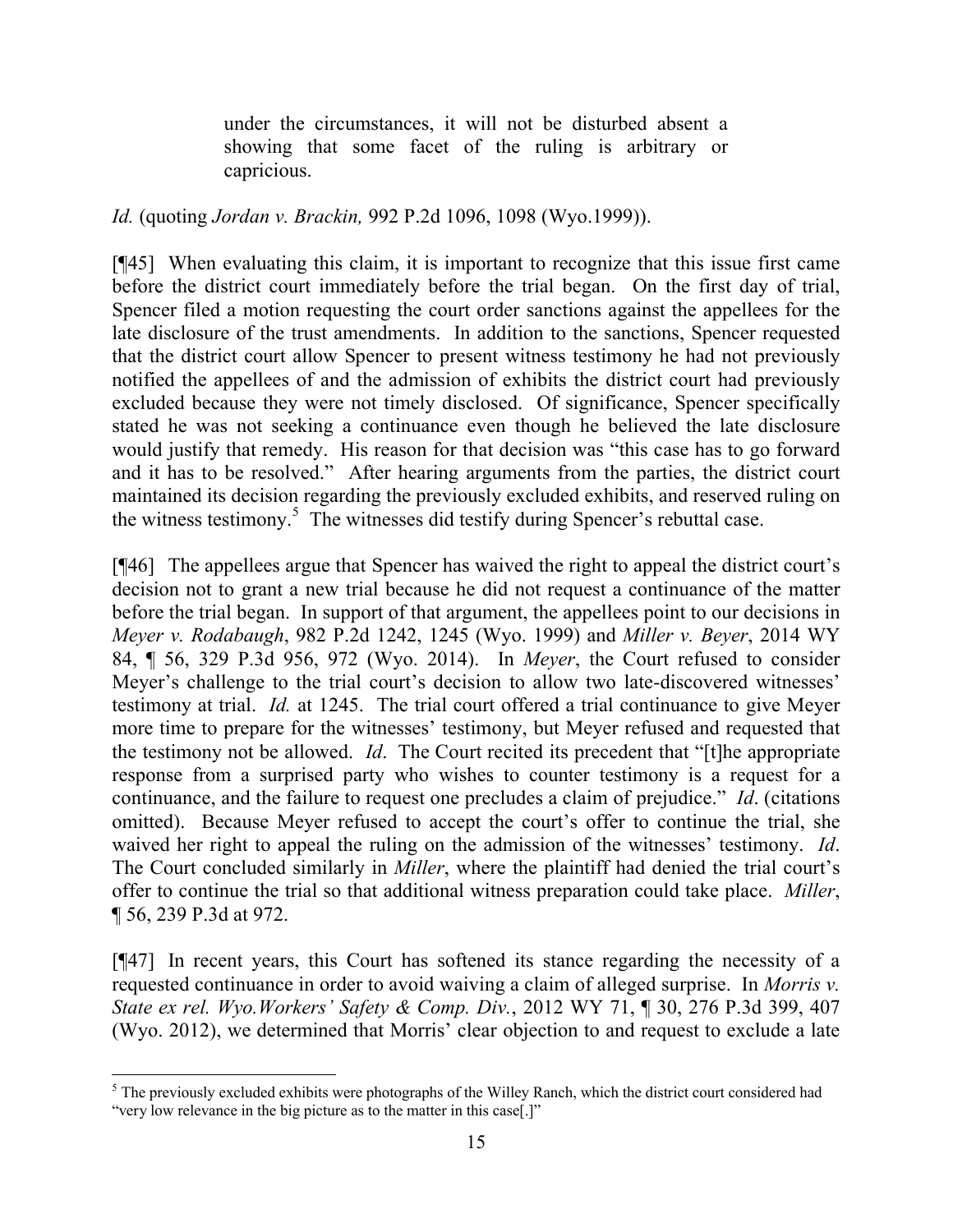expert witness designation sufficiently preserved her challenge to the testimony's admission on appeal. We relied on *Morris* in *Forbes v. Forbes*, 2015 WY 13, ¶ 82, 341 P.3d 1041, 1063 (Wyo. 2015), when we determined a motion in limine and objection in a pretrial ruling was sufficient to preserve a claim regarding an expert's testimony on appeal. In *Forbes*, we explained that in the cases where the issue was waived, the trial court had offered a continuance and the allegedly surprised party declined that offer. *Id*.

[¶48] Here, we are faced with a situation that is somewhat of a hybrid of our previous cases applying the waiver rule. On the one hand, Spencer objected to the late disclosure of the trust documents in two different motions filed with the trial court. On the other hand, while the district court did not offer a continuance, Spencer preemptively addressed the issue by stating: "There is a basis for a continuance here, but we're not going to do that, because this case has to go forward and it has to be resolved." Instead of a continuance, Spencer simply requested the trial court reverse course on its decision to exclude evidence that was untimely disclosed by Spencer.

[¶49] We find the situation here is more akin to the cases where we determined a claim of surprise was waived by failing to request a continuance. Spencer asserts a new trial in this case is necessary because he would have approached the discovery process and trial preparation differently had he known about the additional trust documents. He also argues the late disclosure prevented E.W. and A.W. from being joined as plaintiffs and the trial court from being fully advised in the matter. The trial court and the parties could have remedied many of these concerns had there been a continuance of the trial. However, Spencer specifically told the court that he wanted the case to go to trial at that time. The court likely relied upon that representation by Spencer and the case did go forward. Thus, Spencer cannot argue the trial court erred when it declined to grant a new trial due to the alleged surprise stemming from the late disclosure of the trust documents when he specifically stated he did not want a continuance.

[¶50] Further, as we have already stated, the 2010 amendments and restatement to the original trust were dispositive in this matter. The 2010 amendments and restatement were validated by the jury's decision that Bertha did not exercise undue influence over Allen when he executed that document. Any further discovery about the amendments made after 2010 would have no bearing on the jury's finding. Therefore, even on the merits of the issue, the district court did not abuse its discretion when it denied Spencer's motion.

### **CONCLUSION**

[¶51] The district court properly instructed the jury regarding the law of undue influence in a testamentary transaction, and correctly recognized the jury needed only to consider undue influence in the context of the changes made to the trust in November 2010. Further, the district court did not err when it determined that no material facts were in